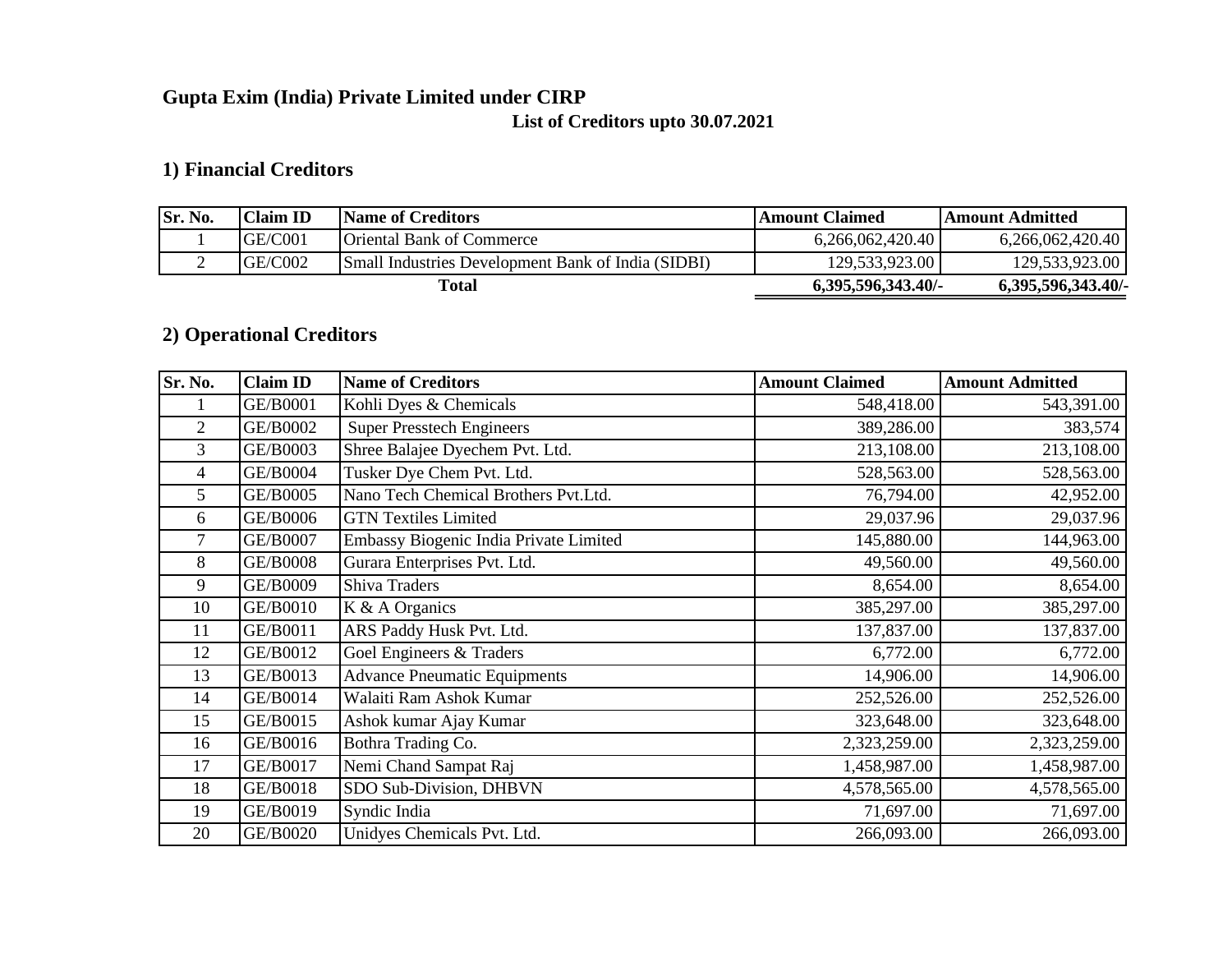|          |                      | <b>Total</b>                                           | 19,959,856.15/-         | 19,767,682.96/-         |
|----------|----------------------|--------------------------------------------------------|-------------------------|-------------------------|
|          |                      |                                                        |                         |                         |
| 48       | <b>GE/B0048</b>      | J N Arora & Co. Pvt. Ltd.                              | 1597.00                 | 738.00                  |
| 47       | GE/B0047             | <b>Bharat Ram Rajkumar and Company</b>                 | 24,35,317.00            | 24, 35, 317.00          |
| 46       | GE/B0046             | <b>Charat Enterprises</b>                              | 6,85,056.00             | 6,85,057.00             |
| 45       | GE/B0045             | Anupam Tex Processors Pvt. Ltd.                        | 396,922.00              | 2,66,304.00             |
| 44       | GE/B0044             | Meenakshi Enterprises                                  | 924.00                  | 924.00                  |
| 43       | GE/B0043             | Shri Ram Trading Co.                                   | 223,686.00              | 223,661.00              |
| 41<br>42 | GE/B0041<br>GE/B0042 | Textile Dye Chem<br>Haryana Organics Corporation       | 962,680.00<br>17,936.00 | 962,680.00<br>17,936.00 |
|          |                      |                                                        |                         | 291,305.00              |
| 40       | GE/B0040             | <b>JM</b> Holdings Pvt. Ltd.<br>Ions Filtech Pvt. Ltd. | 291,305.00              | 80,095.00               |
| 39       | GE/B0039             | <b>Bajrang Fabrics</b>                                 | 80,095.00               |                         |
| 38       | GE/B0038             |                                                        | 6,817.00                | 13,674.00<br>6,817.00   |
| 37       | GE/B0037             | Maa kela Devi Fabrics                                  | 8,558.00<br>13,771.00   | 8,558.00                |
| 35<br>36 | GE/B0035<br>GE/B0036 | Shri Karni Chemicals<br>Vardhman Knits                 | 16,559.00               | 16,550.00               |
| 34       | GE/B0034             | Galaxy UPS System                                      | 163,784.00              | 149,904.00              |
| 33       | GE/B0033             | Rajdhani Sales Corporation                             | 302,918.00              | 302,918.00              |
| 32       | GE/B0032             | <b>Agchem Agencies</b>                                 | 191,160.00              | 191,160.00              |
| 31       | GE/B0031             | Ravi Box Industries                                    | 20,868.00               | 20,868.00               |
| 30       | GE/B0030             | ABC Colourchem Pvt. Ltd.                               | 144,751.00              | 144,751.00              |
| 29       | GE/B0029             | <b>Banwari Salt Industries</b>                         | 148,680.00              | 147,492.00              |
| 28       | GE/B0028             | Sangam Hardware & Mill Store                           | 39,354.00               | 39,354.00               |
| 27       | GE/B0027             | Neha Enterprises                                       | 214,670.00              | 214,670.00              |
| 26       | GE/B0026             | <b>ABC</b> Chemicals                                   | 103,250.00              | 103,250.00              |
| 25       | GE/B0025             | Purushotam Dass Niranjan Lal                           | 936,595.00              | 936,595.00              |
| 24       | GE/B0024             | Devi Ram & Company                                     | 99,297.00               | 99,297.00               |
| 23       | GE/B0023             | K.G. Packagings                                        | 10,672.19               | 10,672.19               |
| 22       | GE/B0022             | Uni Dyechem Marketing Agencies Pvt. Ltd.               | 516,939.00              | 516,939.00              |
| 21       | GE/B0021             | Excel Dyechem Pvt. Ltd.                                | 116,807.00              | 116,807.00              |